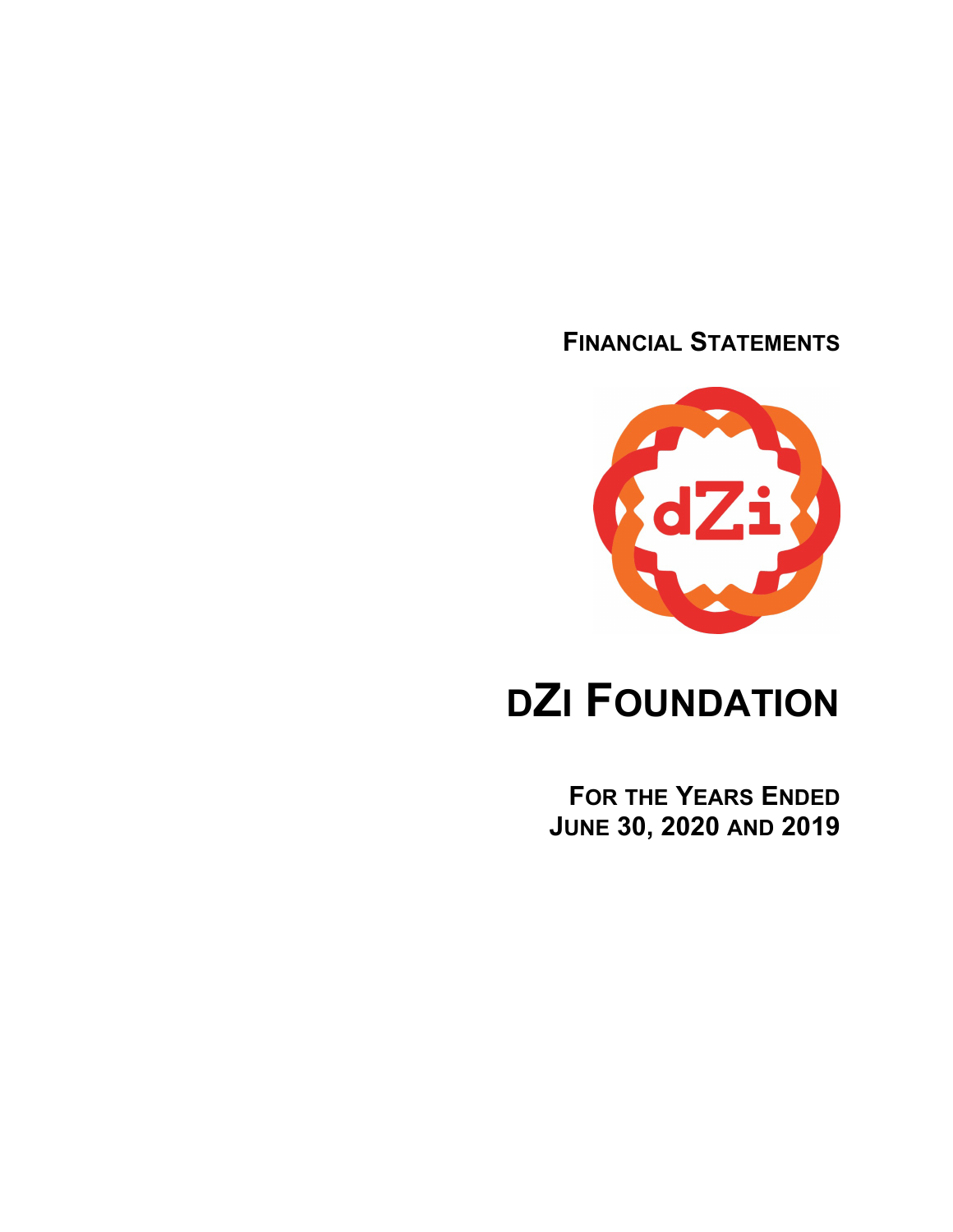# **CONTENTS**

| <b>INDEPENDENT ACCOUNTANT'S REVIEW REPORT</b>                                                                 | 2       |
|---------------------------------------------------------------------------------------------------------------|---------|
| EXHIBIT A - Statements of Financial Position, as of June 30, 2020 and<br>2018                                 | 3       |
| EXHIBIT B - Statements of Activities and Changes in Net Assets, for<br>the Years Ended June 30, 2020 and 2018 | $4 - 5$ |
| EXHIBIT C - Statement of Functional Expenses, for the Year Ended<br>June 30, 2020                             | 6       |
| EXHIBIT D - Statement of Functional Expenses, for the Year Ended<br>June 30, 2018                             | 7       |
| EXHIBIT E - Statements of Cash Flows, for the Years Ended June 30,<br>2020 and 2019                           | 8       |
| NOTES TO FINANCIAL STATEMENTS                                                                                 | 9 - 16  |

**PAGE NO.**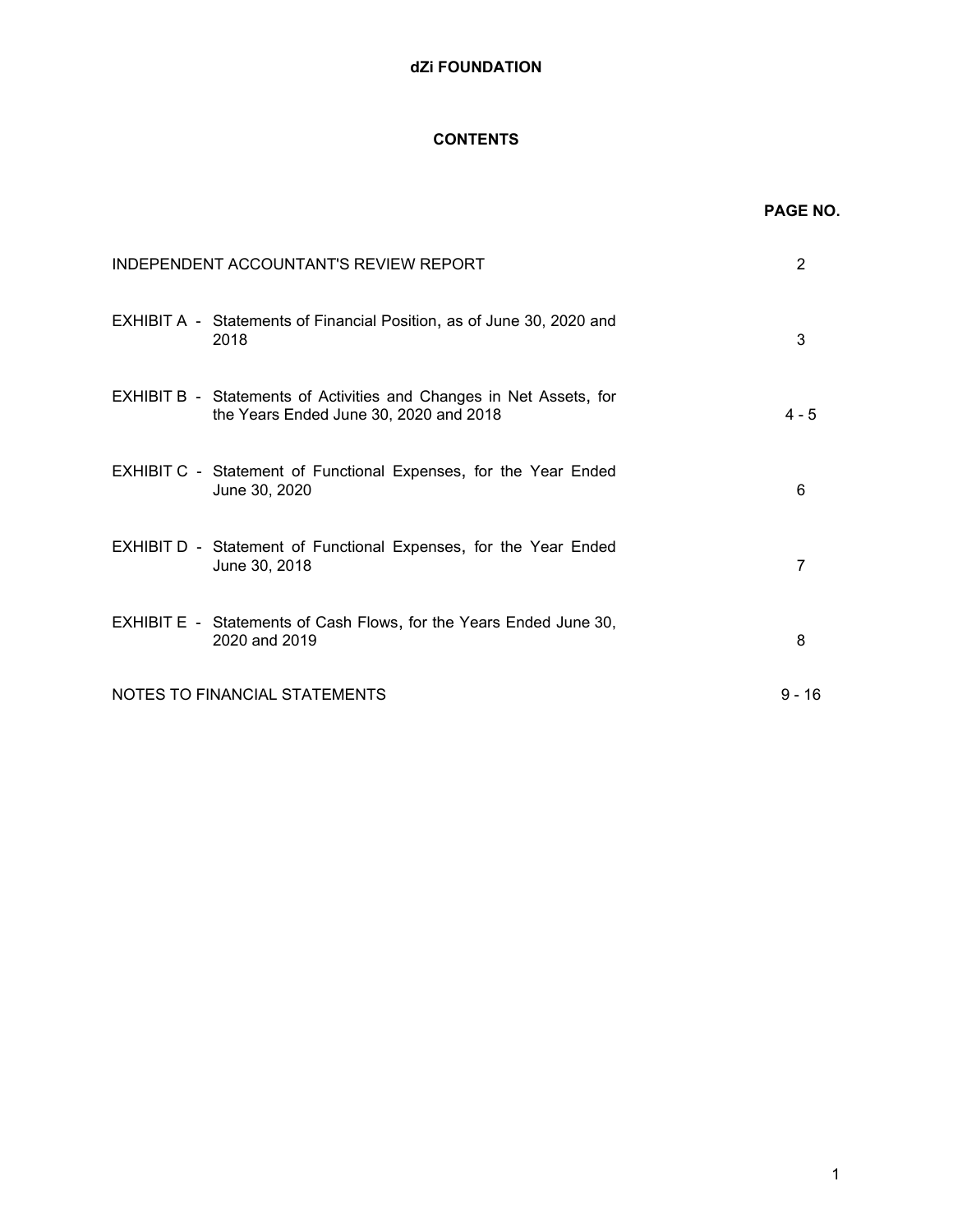

#### **INDEPENDENT AUDITOR'S REPORT**

To the Board of Directors dZi Foundation Ridgway, Colorado

We have audited the accompanying financial statements of the dZi Foundation (dZi), which comprise the statements of financial position as of June 30, 2020 and 2019, and the related statements of activities and changes in net assets, functional expenses and cash flows for the years then ended, and the related notes to the financial statements.

#### **Management's Responsibility for the Financial Statements**

Management is responsible for the preparation and fair presentation of these financial statements in accordance with accounting principles generally accepted in the United States of America; this includes the design, implementation and maintenance of internal control relevant to the preparation and fair presentation of financial statements that are free from material misstatement, whether due to fraud or error.

# **Auditor's Responsibility**

Our responsibility is to express an opinion on these financial statements based on our audits. We conducted our audits in accordance with auditing standards generally accepted in the United States of America. Those standards require that we plan and perform the audits to obtain reasonable assurance about whether the financial statements are free from material misstatement.

An audit involves performing procedures to obtain audit evidence about the amounts and disclosures in the financial statements. The procedures selected depend on the auditor's judgment, including the assessment of the risks of material misstatement of the financial statements, whether due to fraud or error. In making those risk assessments, the auditor considers internal control relevant to the entity's preparation and fair presentation of the financial statements in order to design audit procedures that are appropriate in the circumstances, but not for the purpose of expressing an opinion on the effectiveness of the entity's internal control. Accordingly, we express no such opinion. An audit also includes evaluating the appropriateness of accounting policies used and the reasonableness of significant accounting estimates made by management, as well as evaluating the overall presentation of the financial statements.

We believe that the audit evidence we have obtained is sufficient and appropriate to provide a basis for our audit opinion.

#### **Opinion**

In our opinion, the financial statements referred to above present fairly, in all material respects, the financial position of dZi as of June 30, 2020 and 2019, and the changes in its net assets and its cash flows for the years then ended in accordance with accounting principles generally accepted in the United States of America.

Gelman Roseaberg & Freedman

January 23, 2021

**4550 MONTGOMERY AVENUE · SUITE 800 NORTH · BETHESDA, MARYLAND 20814 (301) 951-9090 · WWW.GRFCPA.COM \_\_\_\_\_\_\_\_\_\_\_\_\_\_\_\_\_\_\_\_\_\_\_\_\_\_\_\_\_\_\_\_\_\_\_\_\_\_\_\_\_\_\_\_\_\_\_\_\_\_**

**MEMBER OF CPAMERICA INTERNATIONAL, AN AFFILIATE OF CROWE GLOBAL** MEMBER OF THE AMERICAN INSTITUTE OF CERTIFIED PUBLIC ACCOUNTANTS' PRIVATE COMPANIES PRACTICE SECTION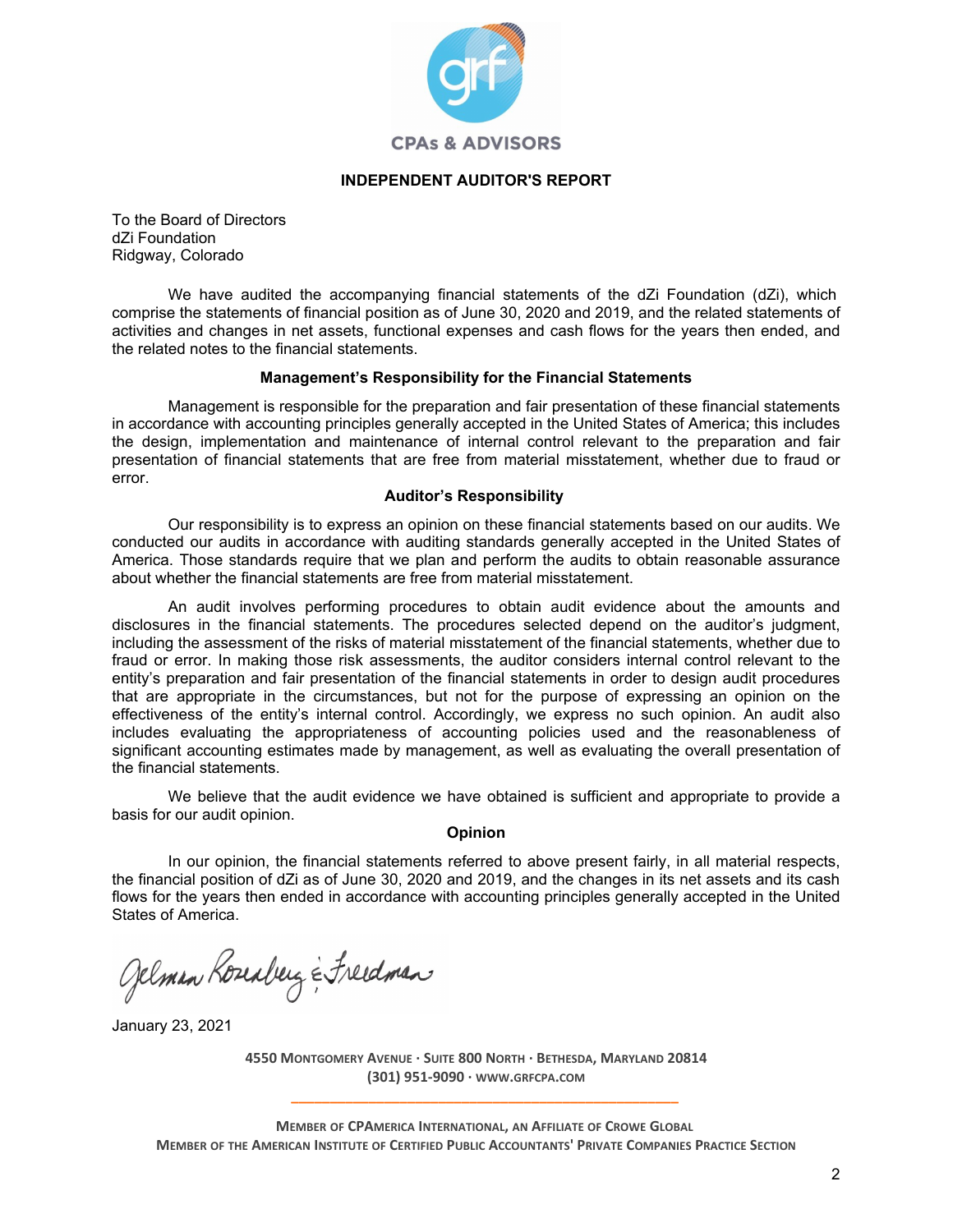# **STATEMENTS OF FINANCIAL POSITION AS OF JUNE 30, 2020 AND 2019**

# **ASSETS**

|                                                                                                                                      | 2020                   |     | 2019                      |
|--------------------------------------------------------------------------------------------------------------------------------------|------------------------|-----|---------------------------|
| <b>CURRENT ASSETS</b>                                                                                                                |                        |     |                           |
| Cash and cash equivalents<br>Investments<br>Contributions and grants receivable, net of allowance of                                 | \$<br>1,619,457        | \$  | 385,143<br>1,173,040      |
| \$25,000 in 2020 and \$25,000 in 2019<br>Prepaid expenses and other assets                                                           | 115,618<br>1,060       |     | 194,040<br>9,093          |
| <b>Total current assets</b>                                                                                                          | 1,736,135              |     | <u>1,761,316</u>          |
| <b>FIXED ASSETS</b>                                                                                                                  |                        |     |                           |
| Equipment<br>Vehicles                                                                                                                | 14,771<br>61,135       |     | 14,771<br>61,135          |
| Less: Accumulated depreciation and amortization                                                                                      | 75,906<br>(75, 013)    |     | 75,906<br><u>(74,120)</u> |
| Net fixed assets                                                                                                                     | 893                    |     | 1,786                     |
| <b>NONCURRENT ASSETS</b>                                                                                                             |                        |     |                           |
| Contributions and grants receivable, net of current portion and net<br>present value discount of \$5,006 in 2020 and \$4,326 in 2019 | 62,444                 |     | 86,552                    |
| <b>TOTAL ASSETS</b>                                                                                                                  | <u>1,799,472</u>       | S.  | <u>1,849,654</u>          |
| <b>LIABILITIES AND NET ASSETS</b>                                                                                                    |                        |     |                           |
| <b>CURRENT LIABILITIES</b>                                                                                                           |                        |     |                           |
| Loans payable<br>Accounts payable and accrued liabilities                                                                            | \$<br>68,500<br>91,797 | \$  | 64,260                    |
| <b>Total current liabilities</b>                                                                                                     | 160,297                |     | 64,260                    |
| NET ASSETS                                                                                                                           |                        |     |                           |
| Without donor restrictions:                                                                                                          |                        |     |                           |
| Undesignated<br>Board designated - funds in reserve                                                                                  | 862,430<br>162,000     |     | 1,002,860<br>162,000      |
| Total without donor restrictions                                                                                                     | 1,024,430              |     | 1,164,860                 |
| With donor restrictions                                                                                                              | 614,745                |     | 620,534                   |
| Total net assets                                                                                                                     | <u>1,639,175</u>       |     | 1,785,394                 |
| TOTAL LIABILITIES AND NET ASSETS                                                                                                     | <u>1,799,472</u>       | \$_ | 1,849,654                 |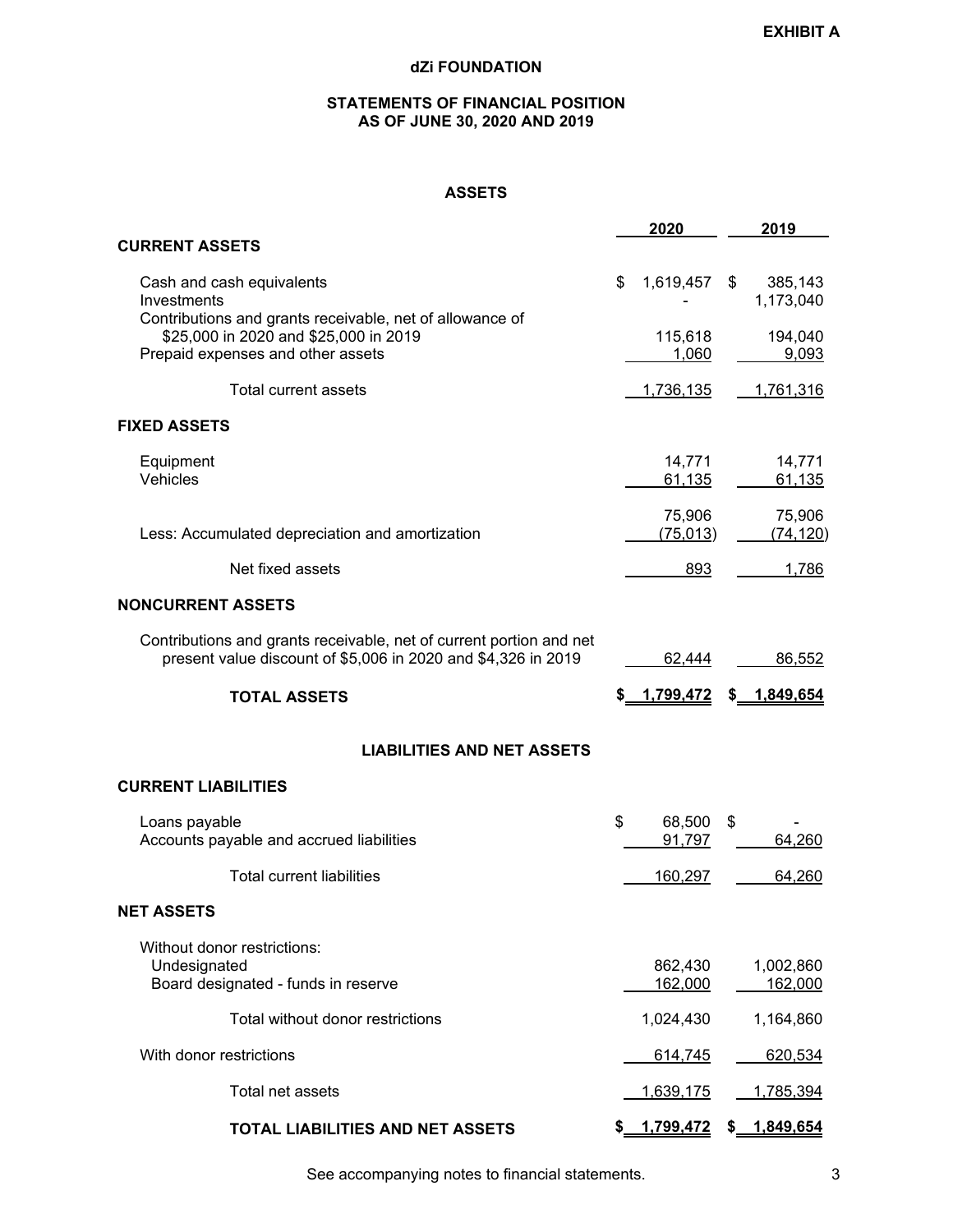# **STATEMENTS OF ACTIVITIES AND CHANGES IN NET ASSETS FOR THE YEARS ENDED JUNE 30, 2020 AND 2018**

|                                                                                                                       | 2020                                           |                                          |                                     |  |
|-----------------------------------------------------------------------------------------------------------------------|------------------------------------------------|------------------------------------------|-------------------------------------|--|
| <b>SUPPORT AND REVENUE</b>                                                                                            | Without<br><b>Donor</b><br><b>Restrictions</b> | <b>With Donor</b><br><b>Restrictions</b> | Total                               |  |
|                                                                                                                       |                                                |                                          |                                     |  |
| Contributions and grants<br>Investment income<br>In-kind contributions<br>Net assets released from donor restrictions | \$<br>580,153<br>13,728<br>97,611<br>749,901   | \$<br>744,112<br>(749, 901)              | 1,324,265<br>\$<br>13,728<br>97,611 |  |
| Total support and revenue                                                                                             | 1,441,393                                      | (5,789)                                  | 1,435,604                           |  |
| <b>EXPENSES</b>                                                                                                       |                                                |                                          |                                     |  |
| Program Services                                                                                                      | 1,225,562                                      |                                          | 1,225,562                           |  |
| <b>Supporting Services:</b><br><b>Management and General</b><br>Fundraising                                           | 122,852<br>233,409                             |                                          | 122,852<br>233,409                  |  |
| Total supporting services                                                                                             | 356,261                                        |                                          | 356,261                             |  |
| Total expenses                                                                                                        | 1,581,823                                      |                                          | 1,581,823                           |  |
| Changes in net assets                                                                                                 | (140, 430)                                     | (5,789)                                  | (146, 219)                          |  |
| Net assets at beginning of year                                                                                       | 1,164,860                                      | 620,534                                  | 1,785,394                           |  |
| <b>NET ASSETS AT END OF YEAR</b>                                                                                      | \$ 1,024,430                                   | 614,745<br>\$                            | \$ 1,639,175                        |  |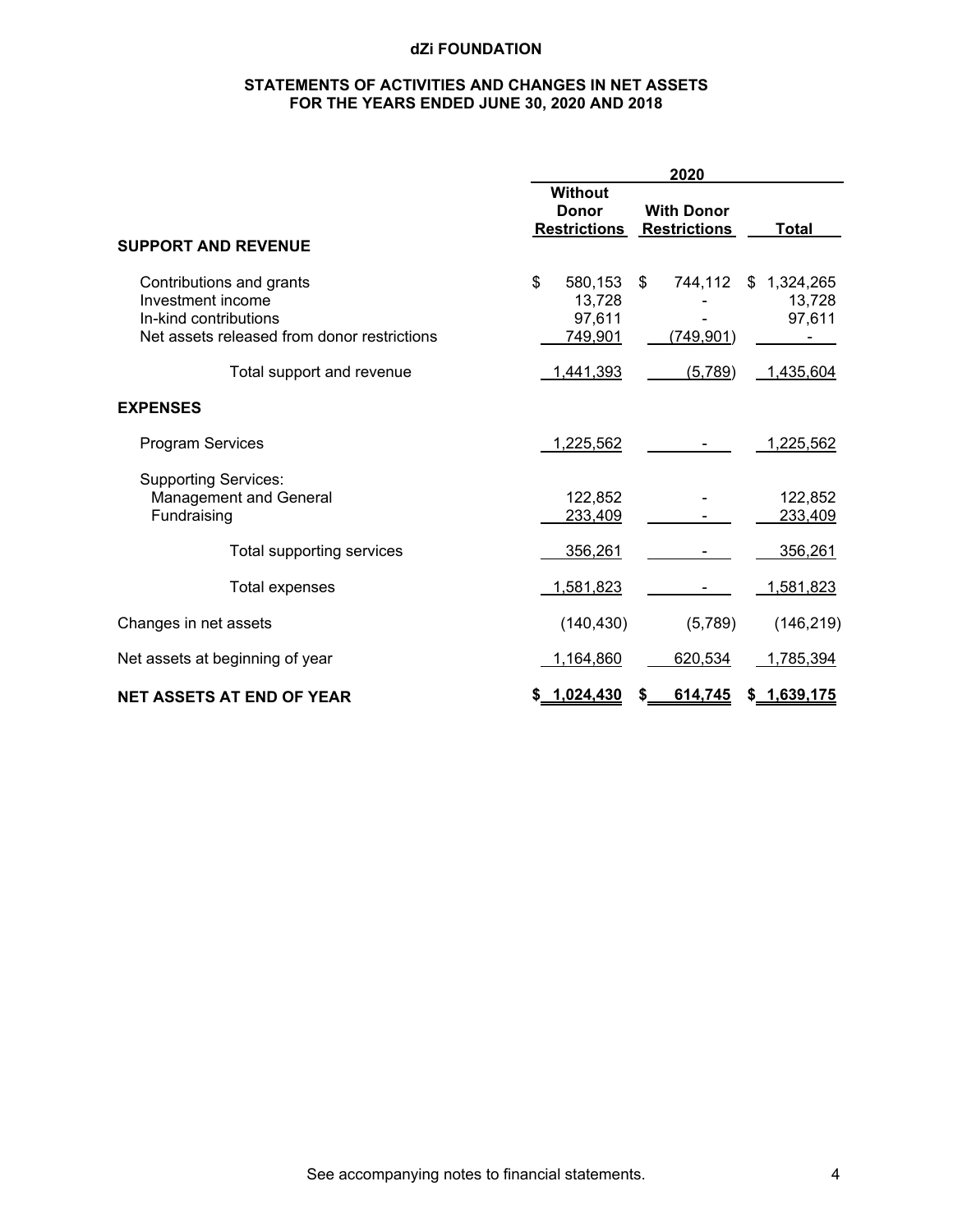|                                              | 2019                                     |                                     |
|----------------------------------------------|------------------------------------------|-------------------------------------|
| Without<br>Donor<br><b>Restrictions</b>      | <b>With Donor</b><br><b>Restrictions</b> | Total                               |
| \$<br>582,276<br>25,466<br>83,484<br>559,209 | \$<br>764.193<br>(559, 209)              | \$<br>1,346,469<br>25,466<br>83,484 |
| <u>1,250,435</u>                             | <u>204,984</u>                           | <u>1,455,419</u>                    |
| <u>1,054,578</u>                             |                                          | <u>1,054,578</u>                    |
| 213,116<br>193,203                           |                                          | 213,116<br>193,203                  |
| 406,319                                      |                                          | <u>406,319</u>                      |
| <u>1,460,897</u>                             |                                          | <u>1,460,897</u>                    |
| (210, 462)                                   | 204,984                                  | (5, 478)                            |
| 1,375,322                                    | <u>415,550</u>                           | <u>1,790,872</u>                    |
| \$<br>1,164,860                              | \$<br>620.534                            | \$<br>1,785,394                     |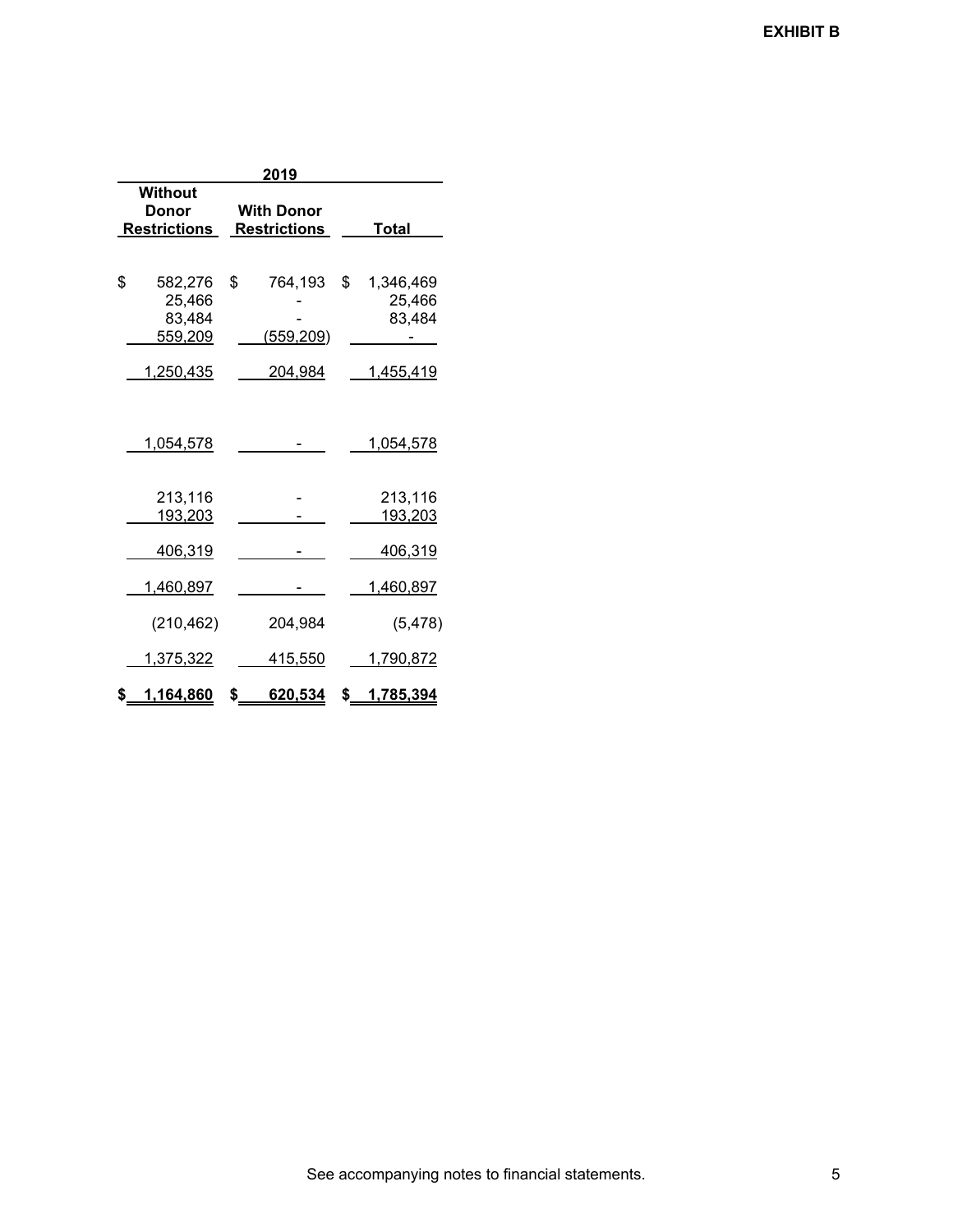# **STATEMENT OF FUNCTIONAL EXPENSES FOR THE YEAR ENDED JUNE 30, 2020**

|                                     | <b>Supporting Services</b> |                 |    |                   |                    |    |                 |
|-------------------------------------|----------------------------|-----------------|----|-------------------|--------------------|----|-----------------|
|                                     |                            | Program         |    | <b>Management</b> |                    |    | <b>Total</b>    |
|                                     |                            | <b>Services</b> |    | and General       | <b>Fundraising</b> |    | <b>Expenses</b> |
|                                     |                            |                 |    |                   |                    |    |                 |
| Salaries and payroll taxes          | \$                         | 132,812         | \$ | 35,243            | \$<br>175,200      | \$ | 343,255         |
| <b>Benefits</b>                     |                            | 25,253          |    | 2,721             | 13,525             |    | 41,499          |
| Office supplies and operating costs |                            | 11,152          |    | 2,645             | 2,645              |    | 16,442          |
| Occupancy costs                     |                            | 14,889          |    | 4,493             | 4,493              |    | 23,875          |
| Travel                              |                            | 29,700          |    |                   | 7,290              |    | 36,990          |
| Meetings                            |                            | 11,950          |    | 514               | 514                |    | 12,978          |
| <b>Technical support</b>            |                            | 50,224          |    | 1,722             | 6,668              |    | 58,614          |
| <b>Professional fees</b>            |                            | 1,099           |    | 23,514            |                    |    | 24,613          |
| Fundraising consultant              |                            |                 |    |                   |                    |    |                 |
| Board meetings                      |                            | 1,303           |    | 1,265             | 1,265              |    | 3,833           |
| Office equipment and software       |                            | 8,356           |    | 2,982             | 2,982              |    | 14,320          |
| Professional development            |                            | 6,749           |    | 5,520             | 5,520              |    | 17,789          |
| Insurance                           |                            | 10,400          |    | 1,813             | 1,813              |    | 14,026          |
| Depreciation and amortization       |                            |                 |    | 893               |                    |    | 893             |
| Bank and credit card fees           |                            | 1,850           |    | 1,565             | 1,565              |    | 4,980           |
| Postage and delivery                |                            | 776             |    | 388               | 388                |    | 1,552           |
| Media production                    |                            | 42,805          |    | 1,880             | 8,381              |    | 53,066          |
| Dues and subscriptions              |                            | 490             |    | 26                | 26                 |    | 542             |
| Promotion and support               |                            | 5,000           |    |                   |                    |    | 5,000           |
| Donated skilled labor and materials |                            | 97,611          |    |                   |                    |    | 97,611          |
| Local salaries and related benefits |                            | 221,591         |    |                   |                    |    | 221,591         |
| Community infrastructure projects   |                            | 536,692         |    |                   |                    |    | 536,692         |
| Events and marketing                |                            | 283             |    |                   | 1,134              |    | 1,417           |
| Homes for at-risk girls             |                            | 14,577          |    |                   |                    |    | 14,577          |
| Bad debt expense                    |                            |                 |    | 35,600            |                    |    | 35,600          |
| Other                               |                            |                 |    | 68                |                    |    | 68              |
| <b>TOTAL</b>                        |                            | 1,225,562       | \$ | 122,852           | \$<br>233,409      | S  | 1,581,823       |
|                                     |                            | 77%             |    | 8%                | 15%                |    | 100%            |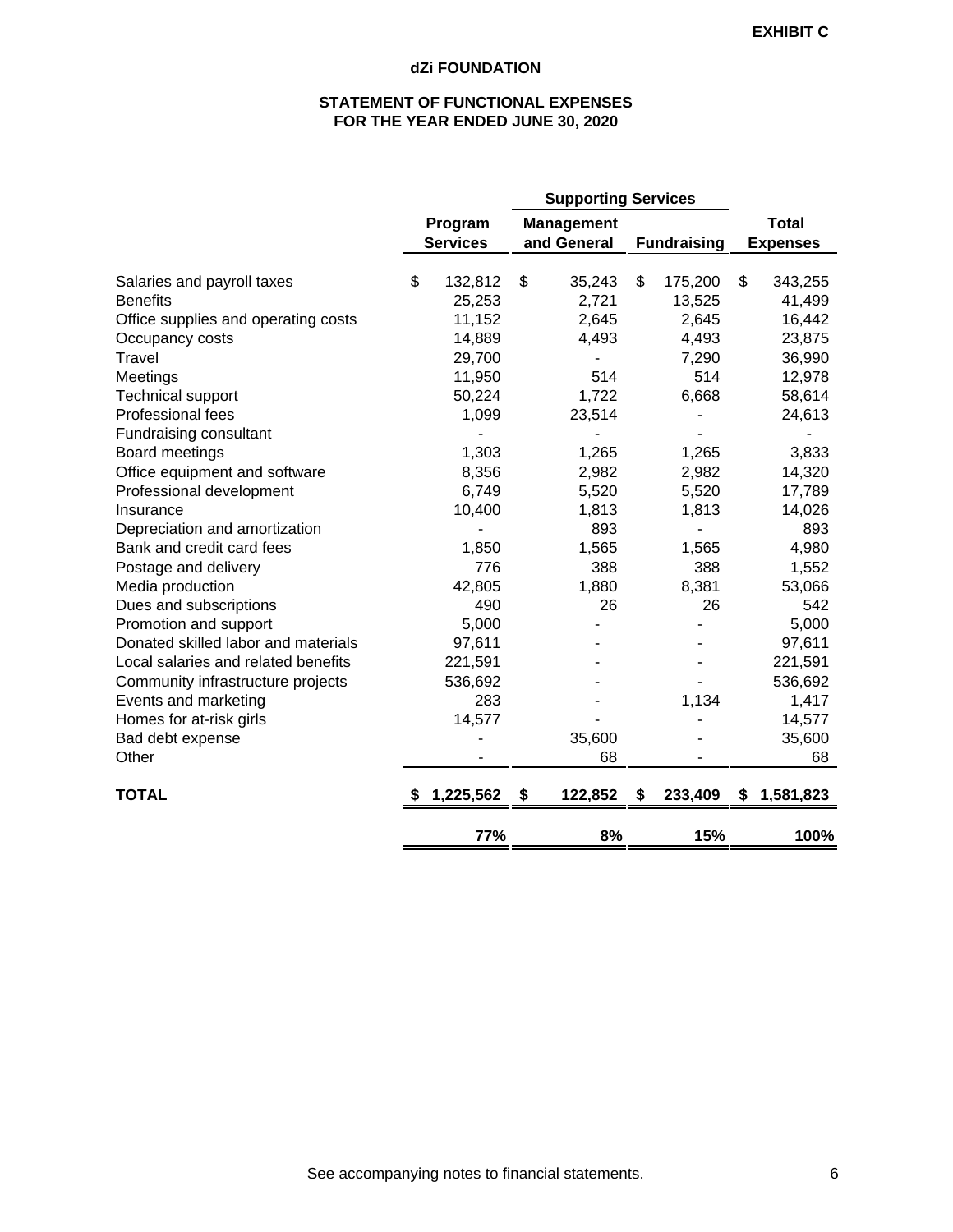# **STATEMENT OF FUNCTIONAL EXPENSES FOR THE YEAR ENDED JUNE 30, 2019**

|                                     | <b>Supporting Services</b> |                 |    |                   |                    |    |                 |
|-------------------------------------|----------------------------|-----------------|----|-------------------|--------------------|----|-----------------|
|                                     |                            | Program         |    | <b>Management</b> |                    |    | <b>Total</b>    |
|                                     |                            | <b>Services</b> |    | and General       | <b>Fundraising</b> |    | <b>Expenses</b> |
|                                     |                            |                 |    |                   |                    |    |                 |
| Salaries and payroll taxes          | \$                         | 45,875          | \$ | 112,452           | \$<br>122,936      | \$ | 281,263         |
| <b>Benefits</b>                     |                            | 7,289           |    | 17,867            | 19,532             |    | 44,688          |
| Office supplies and operating costs |                            | 33,803          |    | 1,937             | 2,046              |    | 37,786          |
| Occupancy costs                     |                            | 11,502          |    | 4,152             | 5,602              |    | 21,256          |
| Travel                              |                            | 35,760          |    |                   | 7,893              |    | 43,653          |
| Meetings                            |                            | 17,639          |    | 733               | 733                |    | 19,105          |
| <b>Technical support</b>            |                            | 1,827           |    | 648               | 648                |    | 3,123           |
| Professional fees                   |                            | 3,966           |    | 22,670            |                    |    | 26,636          |
| Fundraising consultant              |                            |                 |    |                   | 10,500             |    | 10,500          |
| Board meetings                      |                            | 1,246           |    | 1,210             | 1,210              |    | 3,666           |
| Office equipment and software       |                            | 9,243           |    | 3,035             | 2,063              |    | 14,341          |
| Professional development            |                            | 4,125           |    | 1,441             | 1,441              |    | 7,007           |
| Insurance                           |                            | 3,065           |    | 1,287             | 1,287              |    | 5,639           |
| Depreciation and amortization       |                            |                 |    | 19,744            | ٠                  |    | 19,744          |
| Bank and credit card fees           |                            | 2,773           |    | 1,127             | 1,127              |    | 5,027           |
| Postage and delivery                |                            | 4,024           |    | 537               | 805                |    | 5,366           |
| Media production                    |                            | 25,324          |    | 3,246             | 4,870              |    | 33,440          |
| Dues and subscriptions              |                            | 732             |    | 169               | 169                |    | 1,070           |
| Promotion and support               |                            | 20,000          |    |                   |                    |    | 20,000          |
| Donated skilled labor and materials |                            | 82,884          |    |                   | 600                |    | 83,484          |
| Local salaries and related benefits |                            | 212,671         |    |                   |                    |    | 212,671         |
| Community infrastructure projects   |                            | 486,905         |    |                   |                    |    | 486,905         |
| Events and marketing                |                            | 21,043          |    | 2,612             | 9,741              |    | 33,396          |
| Homes for at-risk girls             |                            | 15,077          |    |                   |                    |    | 15,077          |
| Bad debt expense                    |                            |                 |    | 18,249            |                    |    | 18,249          |
| Other                               |                            | 7,805           |    |                   |                    |    | 7,805           |
| <b>TOTAL</b>                        |                            | 1,054,578       | S  | 213,116           | \$<br>193,203      | S  | 1,460,897       |
|                                     |                            | 72%             |    | 15%               | 13%                |    | 100%            |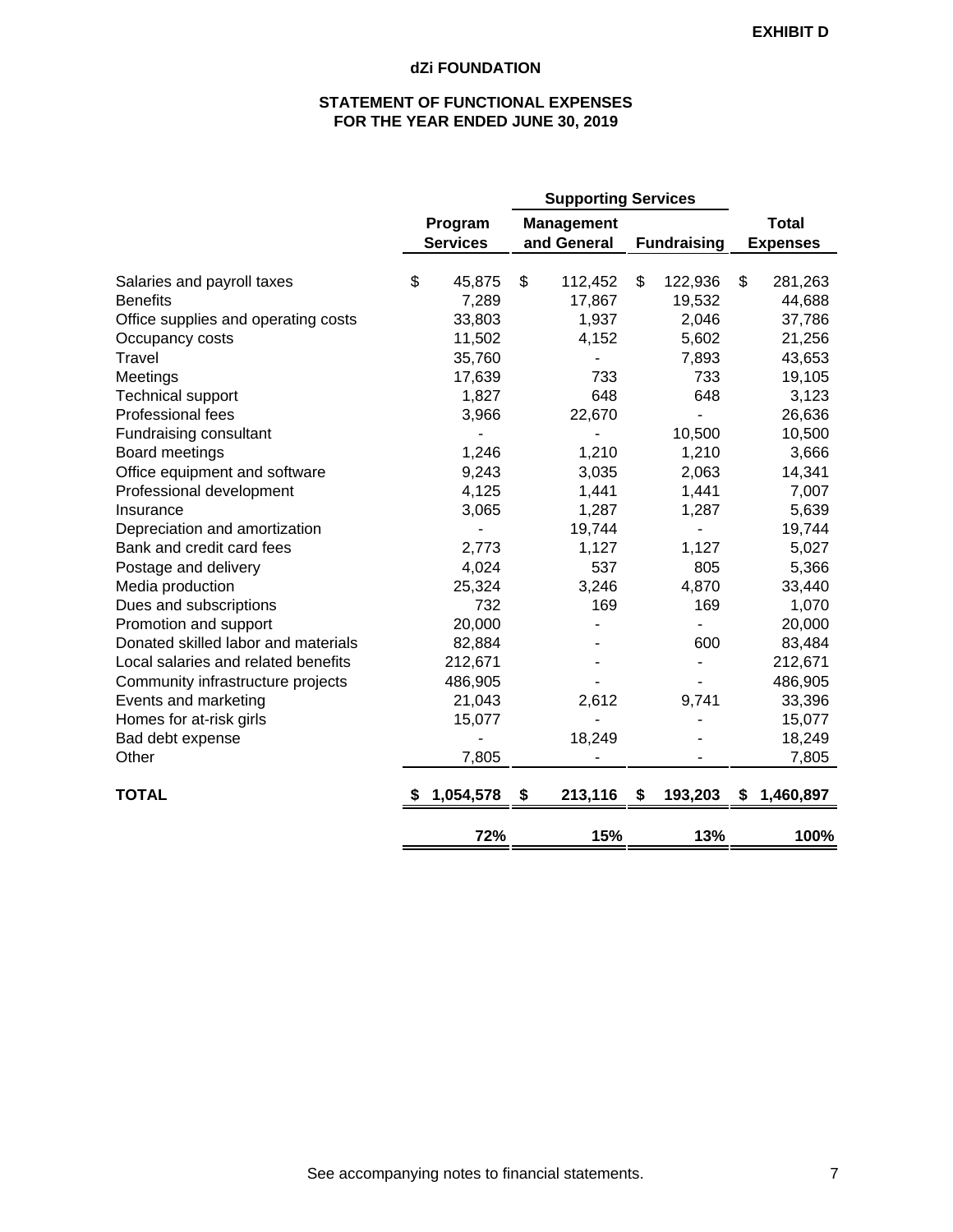# **STATEMENTS OF CASH FLOWS FOR THE YEARS ENDED JUNE 30, 2020 AND 2019**

|                                                                                                                                                                                                                                                                                            | 2020 |                        | 2019 |                                                                      |
|--------------------------------------------------------------------------------------------------------------------------------------------------------------------------------------------------------------------------------------------------------------------------------------------|------|------------------------|------|----------------------------------------------------------------------|
| <b>CASH FLOWS FROM OPERATING ACTIVITIES</b>                                                                                                                                                                                                                                                |      |                        |      |                                                                      |
| Changes in net assets                                                                                                                                                                                                                                                                      | \$   | $(146, 219)$ \$        |      | (5, 478)                                                             |
| Adjustments to reconcile changes in net assets to<br>net cash provided by operating activities:                                                                                                                                                                                            |      |                        |      |                                                                      |
| Depreciation and amortization<br>Realized and unrealized losses (gains) on investments<br>Receipt of contributed securities<br>Proceeds from sale of contributed securities<br>Gain on sale of contributed securities<br>Bad debt expense<br>Change in allowance for uncollectible pledges |      | 893<br>8,073<br>35,600 |      | 19,744<br>(5,625)<br>(60, 293)<br>60,502<br>(209)<br>13,249<br>5,000 |
| Decrease (increase) in:<br>Contributions and grants receivable<br>Prepaid expenses and other assets                                                                                                                                                                                        |      | 66,930<br>8,033        |      | 181,052<br>(5,854)                                                   |
| Increase in:<br>Accounts payable and accrued liabilities                                                                                                                                                                                                                                   |      | 27,537                 |      | 19,285                                                               |
| Net cash provided by operating activities                                                                                                                                                                                                                                                  |      | 847                    |      | 221,373                                                              |
| <b>CASH FLOWS FROM INVESTING ACTIVITIES</b>                                                                                                                                                                                                                                                |      |                        |      |                                                                      |
| Purchase of investments<br>Proceeds from sale of investments                                                                                                                                                                                                                               |      | (3,700)<br>1,168,667   |      | (1,667,970)<br>1,534,000                                             |
| Net cash provided (used) by investing activities                                                                                                                                                                                                                                           |      | 1,164,967              |      | (133,970)                                                            |
| <b>CASH FLOWS FROM FINANCING ACTIVITIES</b>                                                                                                                                                                                                                                                |      |                        |      |                                                                      |
| Proceeds from PPP loan payable<br>Proceeds from EIDL loan payable                                                                                                                                                                                                                          |      | 64,500<br>4,000        |      |                                                                      |
| Net cash provided by financing activities                                                                                                                                                                                                                                                  |      | 68,500                 |      |                                                                      |
| Net increase in cash and cash equivalents                                                                                                                                                                                                                                                  |      | 1,234,314              |      | 87,403                                                               |
| Cash and cash equivalents at beginning of year                                                                                                                                                                                                                                             |      | 385,143                |      | 297,740                                                              |
| CASH AND CASH EQUIVALENTS AT END OF YEAR                                                                                                                                                                                                                                                   | \$   | 1,619,457              | S    | 385,143                                                              |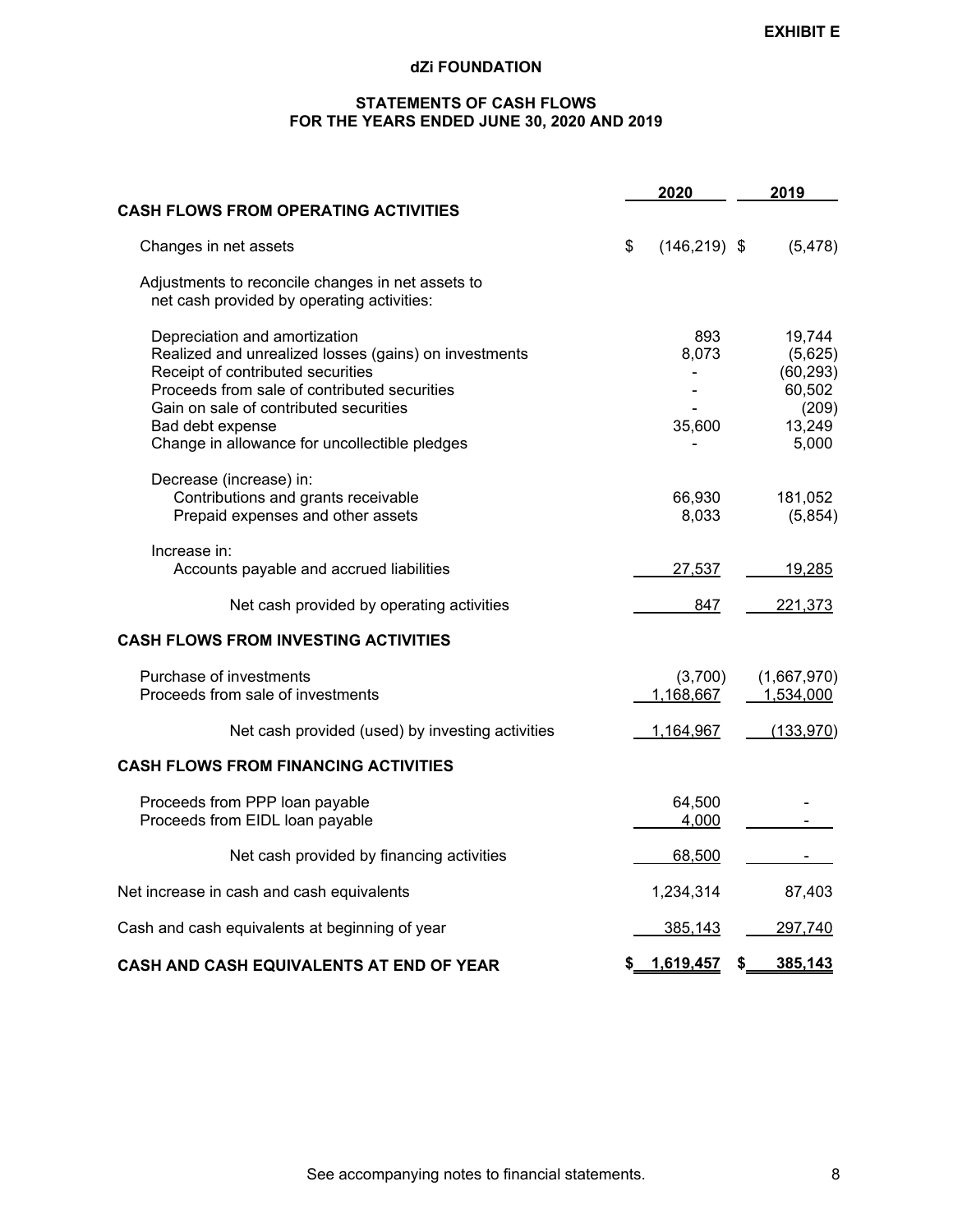#### **NOTES TO FINANCIAL STATEMENTS JUNE 30, 2020 AND 2019**

#### **1. SUMMARY OF SIGNIFICANT ACCOUNTING POLICIES AND GENERAL INFORMATION**

#### Organization -

The dZi Foundation (dZi) is a Colorado non-profit corporation formed to help increase the prosperity of underserved communities and individuals in remote regions of Nepal through implementing a variety of integrated community development projects. The projects target a cluster of extremely remote communities in Eastern Nepal and employ a long-term approach that emphasizes community participation and skill development; these projects are mainly generated by the communities themselves and cross many sectors including education, civic infrastructure, water and sanitation, and agricultural improvements.

Basis of presentation -

The accompanying financial statements are presented on the accrual basis of accounting, and in accordance with Financial Accounting Standards Board (FASB) Accounting Standards Update (ASU) 2016-14, *Presentation of Financial Statements of Not-for-Profit Entitie*s. As such, net assets are reported within two net asset classifications: without donor restrictions and with donor restrictions. Descriptions of the two net asset categories are as follows:

- **Net Assets Without Donor Restrictions** Net assets available for use in general operations and not subject to donor restrictions are recorded as "net assets without donor restrictions". Assets restricted solely through the actions of the Board are referred to as Board Designated and are also reported as net assets without donor restrictions.
- **Net Assets With Donor Restrictions -** Contributions restricted by donors are reported as increases in net assets without donor restrictions if the restrictions expire (that is, when a stipulated time restriction ends or purpose restriction is accomplished) in the reporting period in which the revenue is recognized. All other donor-restricted contributions are reported as increases in "net assets with donor restrictions", depending on the nature of the restrictions. When a restriction expires, net assets with donor restrictions are reclassified to net assets without donor restrictions and reported in the Statements of Activities and Changes in Net Assets as net assets released from donor restrictions. Gifts of long-lived assets and gifts of cash restricted for the acquisition of long-lived assets are recognized as revenue without donor restrictions when the assets are placed in service.

New accounting pronouncements adopted -

During 2019, dZi early adopted Accounting Standards Update (ASU) 2014-09, *Revenue from Contracts with Customers* (Topic 606), as amended. The ASU provides a framework for recognizing revenue and is intended to improve comparability of revenue recognition practices across for-profit and non-profit entities. Analysis of the various provisions of this standard resulted in no significant changes in the way dZi recognized revenue; however, the presentation and disclosures of revenue have been enhanced. dZi has elected to opt out of all (or certain) disclosures not required for nonpublic entities and also elected a modified retrospective approach for implementation.

Also during 2019, dZi adopted ASU 2018-08, Not-for-Profit Entities (Topic 958): *Clarifying the Scope and Accounting Guidance for Contributions Received and Contributions Made.* This guidance is intended to clarify and improve the scope and the accounting guidance for contributions received and contributions made. Key provisions in this guidance include clarification regarding the accounting for grants and contracts as exchange transactions or contributions, and improved guidance to better distinguish between conditional and unconditional contributions. dZi adopted the ASU using a modified prospective basis.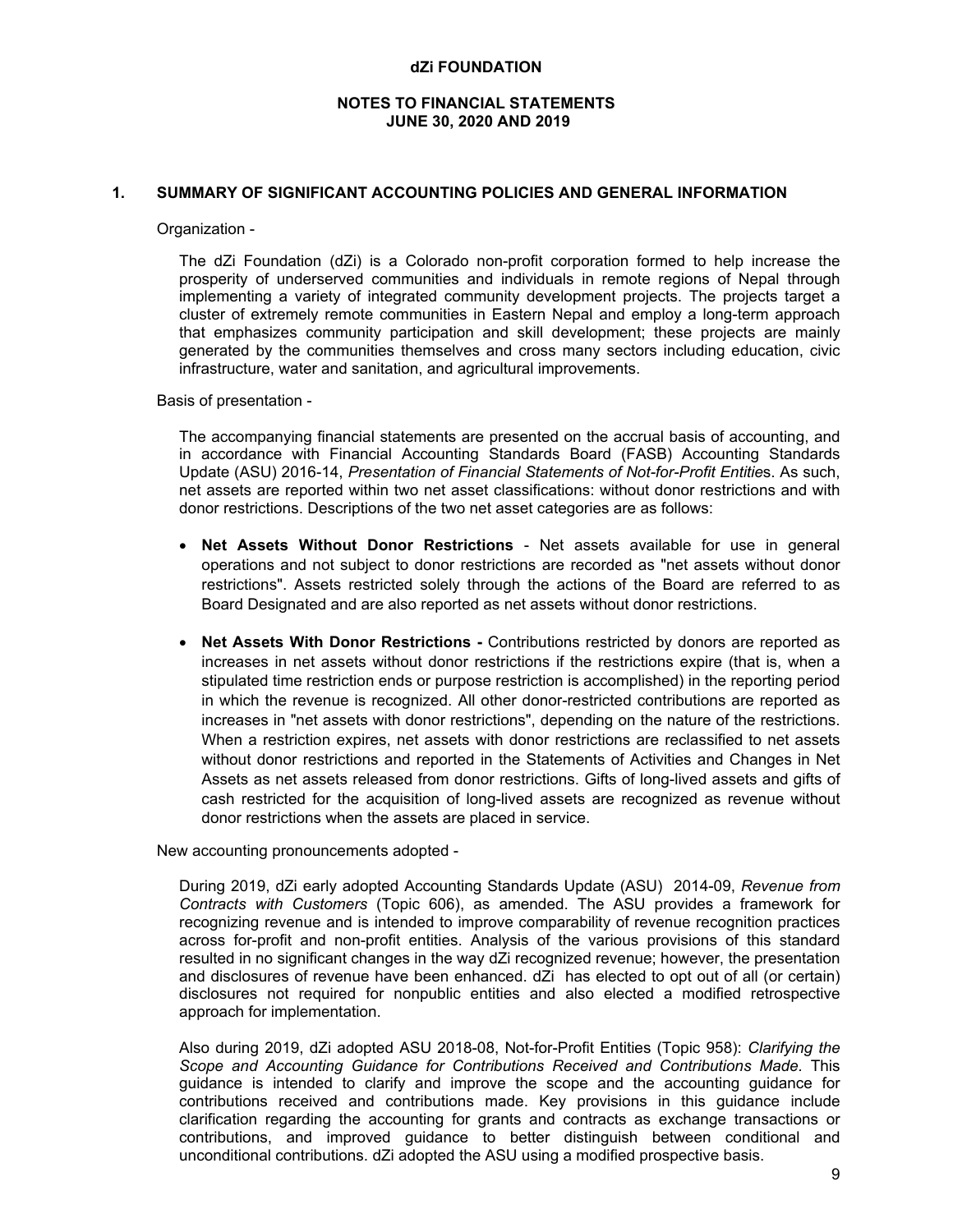#### **NOTES TO FINANCIAL STATEMENTS JUNE 30, 2020 AND 2019**

#### **1. SUMMARY OF SIGNIFICANT ACCOUNTING POLICIES AND GENERAL INFORMATION (Continued)**

Cash and cash equivalents -

dZi considers all cash and other highly liquid investments with initial maturities of three months or less to be cash equivalents.

Bank deposit accounts are insured by the Federal Deposit Insurance Corporation (FDIC) up to a limit of \$250,000. At times, dZi maintains cash balances in excess of the FDIC insurance limits. Management believes the risk in these situations to be minimal.

dZi had \$95,438 and \$176,638 of cash and cash equivalents on hand and in financial institutions (in Nepal) as of June 30, 2020 and 2019, respectively; funds held in Nepal are uninsured.

Contributions and grants receivable -

Contributions and grants receivable represent uncollected amounts due from donors, in accordance with commitments made to dZi as of the Statement of Financial Position date. Contributions and grants receivable approximate fair value. The allowance for doubtful accounts is determined based upon an annual review of account balances, including the age of the balance and the historical experience with the donor.

Fixed assets -

Fixed assets in excess of \$2,000 are capitalized and stated at cost. Fixed assets are depreciated and amortized on a straight-line basis over the estimated useful lives of the related assets, generally three to five years. The cost of maintenance and repairs is recorded as expenses are incurred.

Income taxes -

dZi is exempt from Federal income taxes under Section 501(c)(3) of the Internal Revenue Code. Accordingly, no provision for income taxes has been made in the accompanying financial statements. dZi is not a private foundation.

Uncertain tax positions -

During the years ended June 30, 2020 and 2019, dZi has documented its consideration of FASB ASC 740-10, *Income Taxes*, that provides guidance for reporting uncertainty in income taxes and has determined that no material uncertain tax positions qualify for either recognition or disclosure in the accompanying financial statements.

Contributions and grants -

The majority of dZi's revenue is received through contributions and grants from foundations, organizations and other entities. Contributions and grants are recognized in the appropriate category of net assets in the period received. dZi performs an analysis of the individual contribution and grant to determine if the revenue streams follow the contribution rules or if they should be recorded as an exchange transaction depending upon whether the transactions are deemed reciprocal or nonreciprocal.

For awards qualifying under the contribution rules, revenue is recognized upon notification of the award and satisfaction of all conditions, if applicable. Conditional awards are not recognized until the conditions on which they depend are substantially met.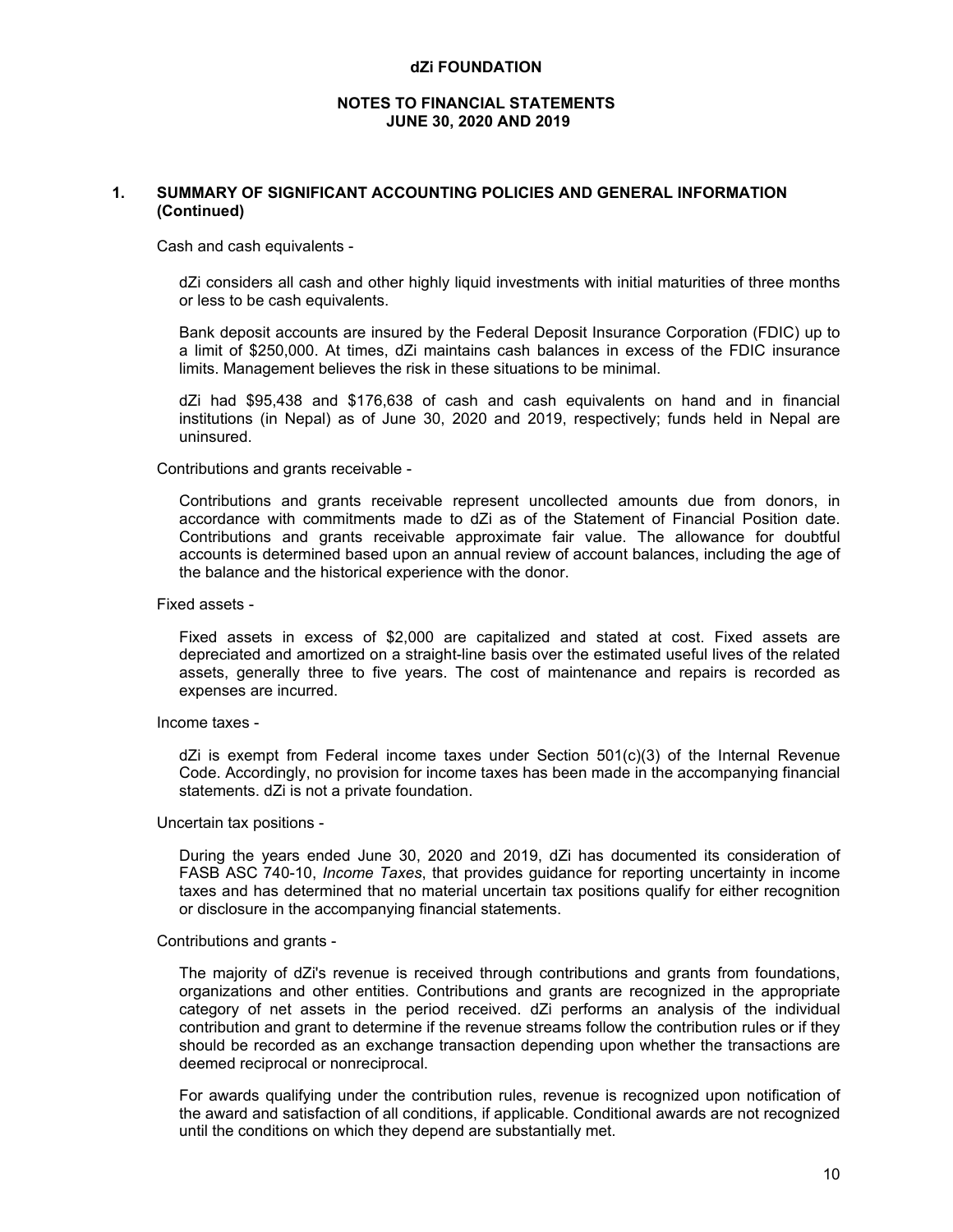#### **NOTES TO FINANCIAL STATEMENTS JUNE 30, 2020 AND 2019**

#### **1. SUMMARY OF SIGNIFICANT ACCOUNTING POLICIES AND GENERAL INFORMATION (Continued)**

Contributions and grants (continued) -

Awards qualifying as contributions that are unconditional that have donor restrictions are recognized as "without donor restrictions" only to the extent of actual expenses incurred in compliance with the donor-imposed restrictions and satisfaction of time restrictions; such funds in excess of expenses incurred are shown as net assets with donor restrictions in the accompanying financial statements.

Awards qualifying as conditional contributions contain a "barrier" and a right of return or right of release from obligation (and the entity has limited discretion over how funds transferred should be spent). Conditional awards are not recognized until the conditions on which they depend are substantially met; revenue is recognized when the condition or conditions are satisfied. During the years ended June 30, 2020 and 2019, dZi did not receive assistance from donors under conditional awards.

#### Use of estimates -

The preparation of the financial statements in conformity with accounting principles generally accepted in the United States of America requires management to make estimates and assumptions that affect the reported amounts of assets and liabilities at the date of the financial statements and the reported amounts of revenue and expenses during the reporting period. Accordingly, actual results could differ from those estimates.

Functional allocation of expenses -

The costs of providing the various programs and other activities have been summarized on a functional basis in the Statements of Activities and Changes in Net Assets. Accordingly, certain costs have been allocated among the programs and supporting services benefited. Expenses directly attributed to a specific functional area of dZi are reported as direct expenses to the programmatic area and those expenses that benefit more than one function are allocated on a basis of estimated time and effort or other reasonable basis.

#### Risks and uncertainties -

dZi invests in various investment securities. Investment securities are exposed to various risks such as interest rate, market and credit risks.

Due to the level of risk associated with certain investment securities, it is at least reasonably possible that changes in the values of investment securities will occur in the near term and that such changes could materially affect the amounts reported in the accompanying financial statements.

#### Fair value measurement -

dZi adopted the provisions of FASB ASC 820, *Fair Value Measurement*. FASB ASC 820 defines fair value, establishes a framework for measuring fair value, establishes a fair value hierarchy based on the quality of inputs (assumptions that market participants would use in pricing assets and liabilities, including assumptions about risk) used to measure fair value, and enhances disclosure requirements for fair value measurements. dZi accounts for a significant portion of its financial instruments at fair value or considers fair value in their measurement.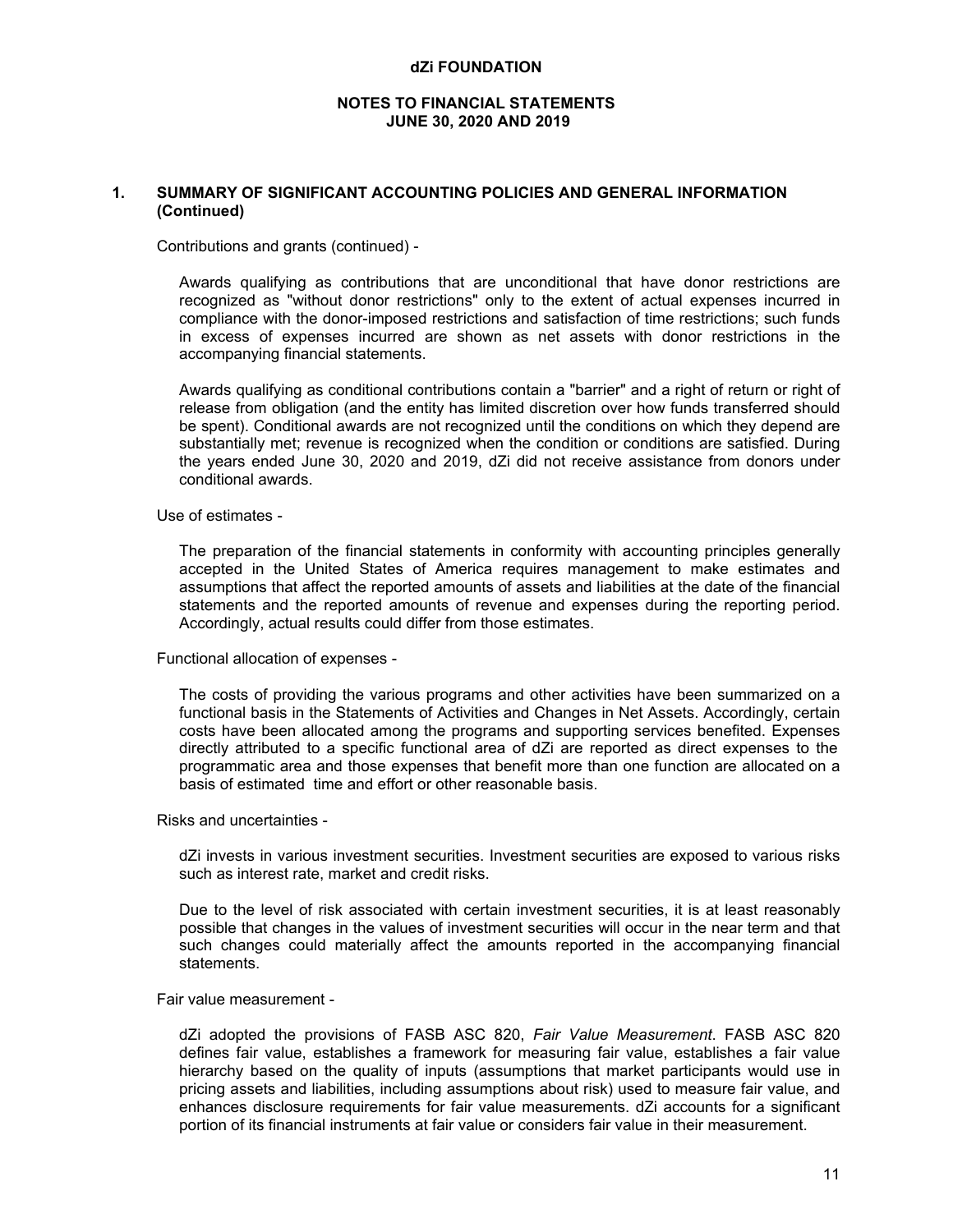#### **NOTES TO FINANCIAL STATEMENTS JUNE 30, 2020 AND 2019**

#### **1. SUMMARY OF SIGNIFICANT ACCOUNTING POLICIES AND GENERAL INFORMATION (Continued)**

New accounting pronouncement (not yet adopted) -

ASU 2019-01, *Leases* (Topic 842) changes the accounting treatment for operating leases by requiring recognition of a lease asset and lease liability at the present value of the lease payments in the Statement of Financial Position and disclosure of key information about leasing arrangements. During 2020, the FASB issued ASU 2020-05 and delayed the implementation date by one year. The ASU is effective for non public entities beginning after December 15, 2021. Early adoption is still permitted. The ASU can be applied at the beginning of the earliest period presented using a modified retrospective approach or applied at the beginning of the period of adoption recognizing a cumulative-effect adjustment.

dZi plans to adopt the new ASU at the required implementation date and management is currently in the process of evaluating the adoption method and the impact of the new standard on its accompanying financial statements.

Economic uncertainties -

On March 11, 2020, the World Health Organization declared the Coronavirus disease (COVID-19) a global pandemic. As a result of the spread of COVID-19, economic uncertainties have arisen which may negatively impact dZi's operations. The overall potential impact is unknown at this time.

#### **2. INVESTMENTS**

Investments consisted of the following at June 30, 2020 and 2019:

|                                                | 2020   |                   |                |  |                      | 2019 |                      |
|------------------------------------------------|--------|-------------------|----------------|--|----------------------|------|----------------------|
|                                                | Cost   | <b>Fair Value</b> |                |  | Cost                 |      | <b>Fair Value</b>    |
| Certificates of deposit<br>U.S. Treasury bills | ۰<br>- |                   | $\blacksquare$ |  | 150.000<br>1.014.967 | - \$ | 150.179<br>1,022,861 |
| <b>TOTAL INVESTMENTS</b>                       |        |                   |                |  | 1,164,967            |      | \$ 1,173,040         |

Included in investment income are the following at June 30, 2020:

|                                                         | 2020                | 2019            |
|---------------------------------------------------------|---------------------|-----------------|
| Interest<br>Realized and unrealized gain on investments | $5.655$ \$<br>8.073 | 19.841<br>5.625 |
| <b>TOTAL INVESTMENT INCOME</b>                          | 13.728              | 25,466          |

#### **3. CONTRIBUTIONS AND GRANTS RECEIVABLE**

Contributions and grants receivable reflect commitments made to dZi by individuals and other donors; as of June 30, 2020 and 2019, dZi had received commitments for support from donors in which \$208,068 and \$309,918, respectively, had not been received.

Payments expected to be collected more than one year from the Statement of Financial Position date are recorded at their net present value of the estimated cash flows, using a discount rate of 3.25%.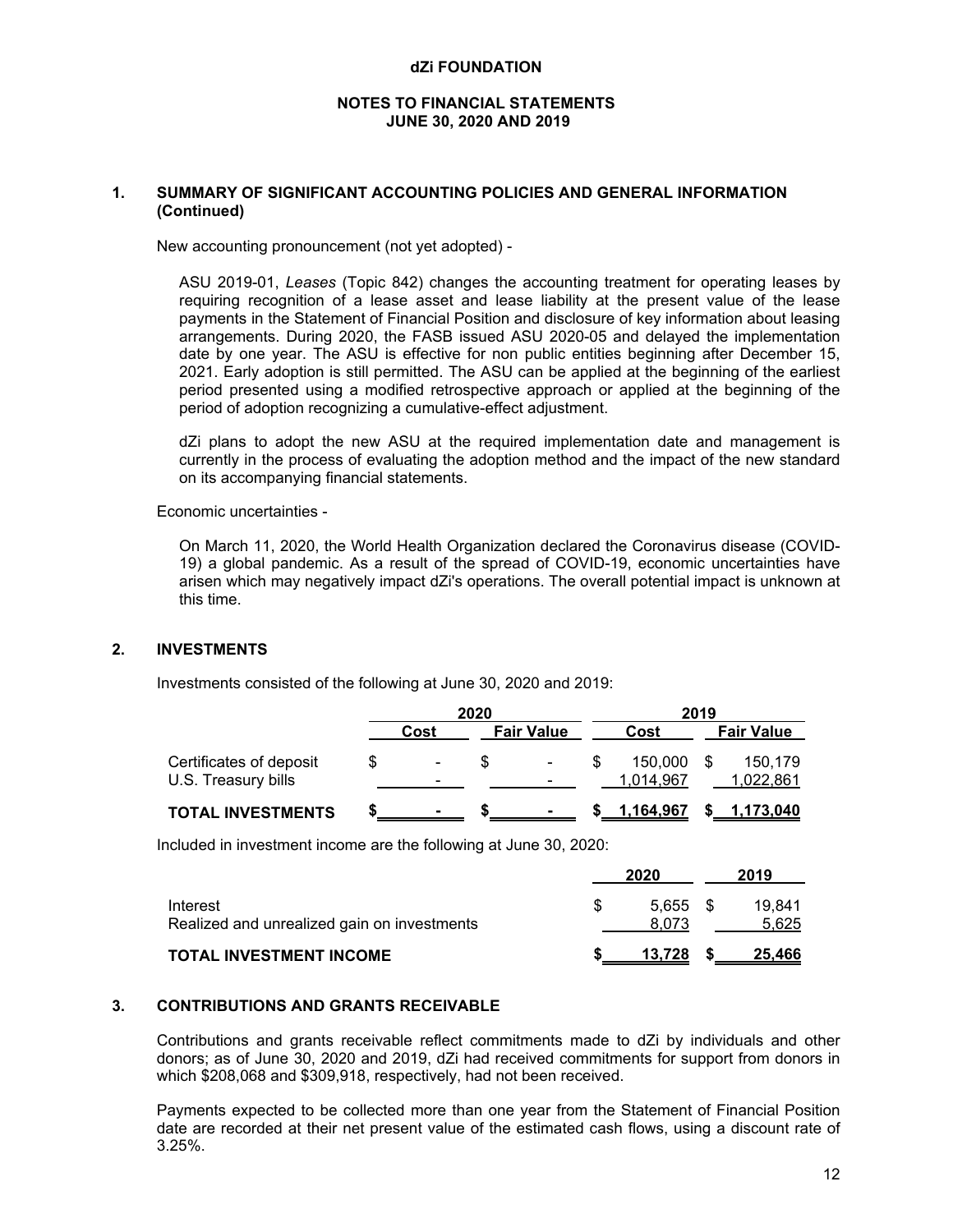#### **NOTES TO FINANCIAL STATEMENTS JUNE 30, 2020 AND 2019**

#### **3. CONTRIBUTIONS AND GRANTS RECEIVABLE (Continued)**

Following is a summary of contributions and grants receivable as of June 30, 2020 and 2019:

|                                                | 2020          |      | 2019       |
|------------------------------------------------|---------------|------|------------|
| Less than one year                             | \$<br>140,618 | - \$ | 219,040    |
| One to five years                              | 67,450        |      | 90,878     |
|                                                | 208,068       |      | 309,918    |
| Less: Allowance for doubtful amounts (current) | (25,000)      |      | (25,000)   |
| Less: Current portion                          | (115, 618)    |      | (194, 040) |
| Less: Present value discount (3.25%)           | (5,006)       |      | (4,326)    |
| TOTAL NONCURRENT PORTION, NET                  | 62.444        |      | 86,552     |

#### **4. LOANS PAYABLE**

On April 8, 2020, dZi received loan proceeds in the amount of \$64,500 under the Paycheck Protection Program. The promissory note calls for monthly principal and interest payments amortized over the 24-month term of the promissory note with a deferral of payments for the first six months. Under the Coronavirus Aid, Relief, and Economic Security Act (CARES Act), the promissory note may be forgiven by the Small Business Administration in whole or in part. dZi used the loan proceeds for purposes consistent with the Paycheck Protection Program, and as of November 28, 2020, the total due under the PPP loan was forgiven.

On April 24, 2020, dZi received an advance in the amount of \$4,000 under the COVID-19 Economic Injury Disaster Loan (EIDL) program. The agreement requires repayments of principal and interest over a 30-year term, with a deferral of payments for the first year. Under the Coronavirus Aid, Relief, and Economic Security Act (CARES Act), the total advanced may have been forgiven by the Small Business Administration in whole or in part. dZi intended to use the proceeds for purposes consistent with the EIDL Program and believed that its use of the advance would have met the conditions for forgiveness, however, on November 30, 2020, the total due under the EIDL program was required to be repaid in full (and dZi repaid it in full on that date).

# **5. LIQUIDITY AND AVAILABILITY**

Financial assets available for use for general expenditures within one year of the Statements of Financial Position date comprise the following:

|                                                                                                           | 2020                       | 2019                            |
|-----------------------------------------------------------------------------------------------------------|----------------------------|---------------------------------|
| Cash and cash equivalents<br>Investments<br>Contributions and grants receivable                           | $$1,619,457$ \$<br>115,618 | 385,143<br>1,173,040<br>194,040 |
| Subtotal financial assets available within one year<br>Less: Amounts unavailable for general expenditures | 1,735,075                  | 1,752,223                       |
| within one year due to donor's restriction                                                                | (590, 111)                 | (523, 309)                      |
| Less: Board designated funds                                                                              | (162,000)                  | (162,000)                       |
| <b>FINANCIAL ASSETS AVAILABLE TO MEET CASH NEEDS</b>                                                      |                            |                                 |

**FOR GENERAL EXPENDITURES WITHIN ONE YEAR \$ 982,964 \$ 1,066,914**

13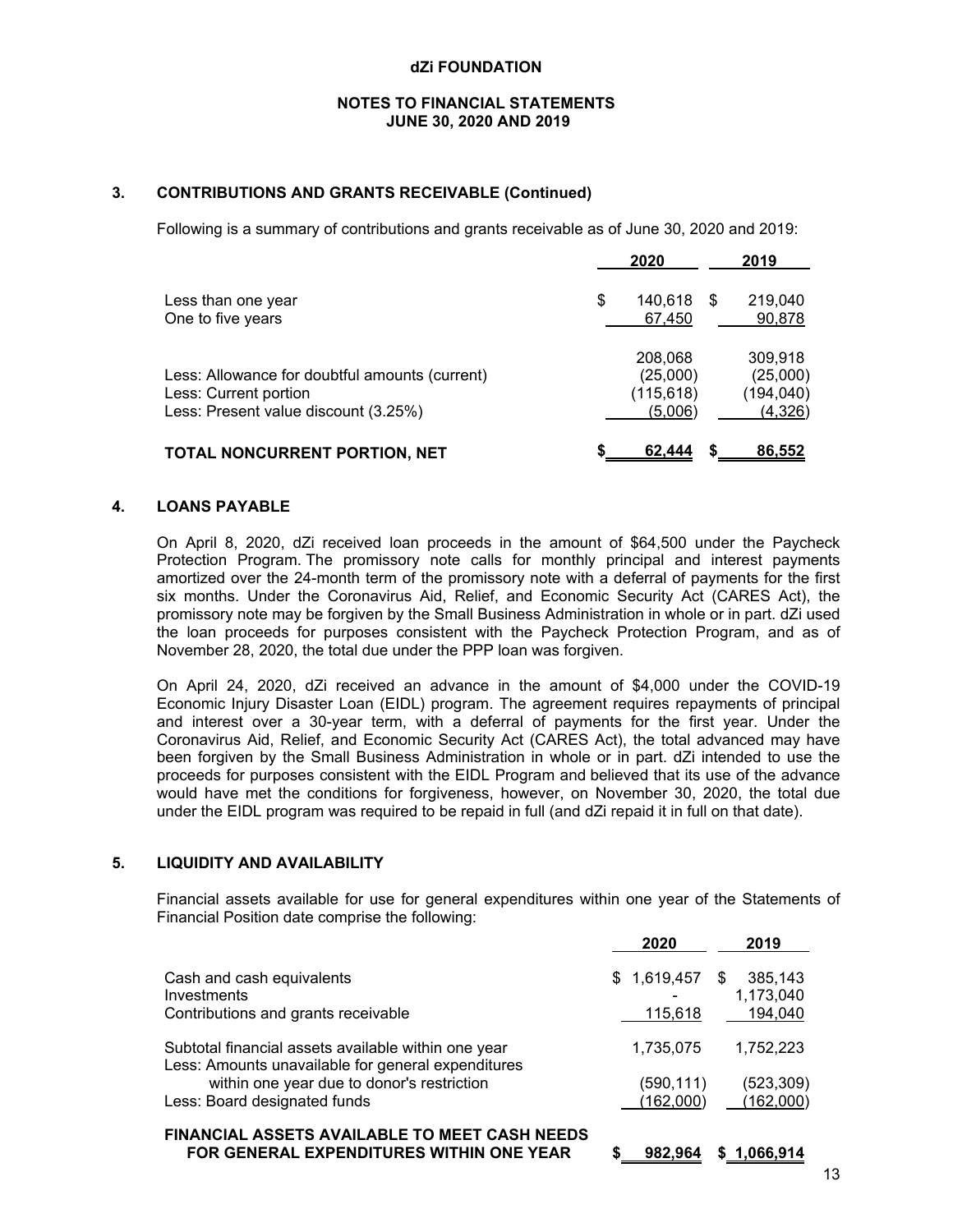#### **NOTES TO FINANCIAL STATEMENTS JUNE 30, 2020 AND 2019**

#### **5. LIQUIDITY AND AVAILABILITY (Continued)**

dZi Is substantially supported by restricted contributions; as a donor's restriction requires resources to be used in a particular manner or in a future period, dZi must maintain sufficient resources to meet those responsibilities to its donors. Thus, financial assets may not be available for general expenditure within one year. As of June 30, 2020, dZi has financial assets equal to approximately 8 months of operating expenses.

As part of dZi's liquidity management, it has a policy to structure its financial assets to be available as its general expenditures, liabilities, and other obligations come due. Additionally, the Board has designated a portion of accumulated surplus to its liquidity reserve, which was \$162,000 as of June 30, 2020. This is a fund established by the governing board that may be drawn upon in the event of financial distress or an immediate liquidity need resulting from events outside the typical life cycle of converting financial assets to cash or settling financial liabilities.

# **6. NET ASSETS WITH DONOR RESTRICTIONS**

Net assets with donor restrictions consisted of the following at June 30, 2020:

|                                          |     | 2020       | 2019    |
|------------------------------------------|-----|------------|---------|
| Nepal projects                           | \$. | 433.683 \$ | 417.881 |
| Girls Homes                              |     | 7.500      | 10.000  |
| Time restricted                          |     | 173.562    | 192,653 |
| TOTAL NET ASSETS WITH DONOR RESTRICTIONS |     | 614,745    | 620,534 |

The following net assets were released from donor restrictions by incurring expenses (or through the passage of time) which satisfied the restricted purposes specified by the donors:

|                                                             |   | 2020                            | 2019                        |
|-------------------------------------------------------------|---|---------------------------------|-----------------------------|
| Nepal projects<br>Girls Homes<br>Passage of time            | S | 575.111 \$<br>15.000<br>159.790 | 512,059<br>11.250<br>35,900 |
| TOTAL NET ASSETS RELEASED FROM<br><b>DONOR RESTRICTIONS</b> |   | 749.901                         | 559,209                     |

#### **7. IN-KIND CONTRIBUTIONS**

In-kind contributions are recorded at fair value as of the date of the gift. During the years ended June 30, 2020 and 2019, dZi was the beneficiary of donated goods and services which allowed dZi to provide greater resources toward its various programs. Nepal community project work, also referred to as "Local contribution," is defined as the total monetary value of all volunteered labor and materials that community members directly invest in dZi projects. The value of a day's labor, as well as that of all local materials, is valued by community members at current going rates in that community at the time of the project. dZi field staff quantify, track and verify these values for each individual project. dZi also receives contributions from other sources for which the value cannot reasonably be determined. Accordingly, the value of those contributions has not been recorded in the accompanying financial statements.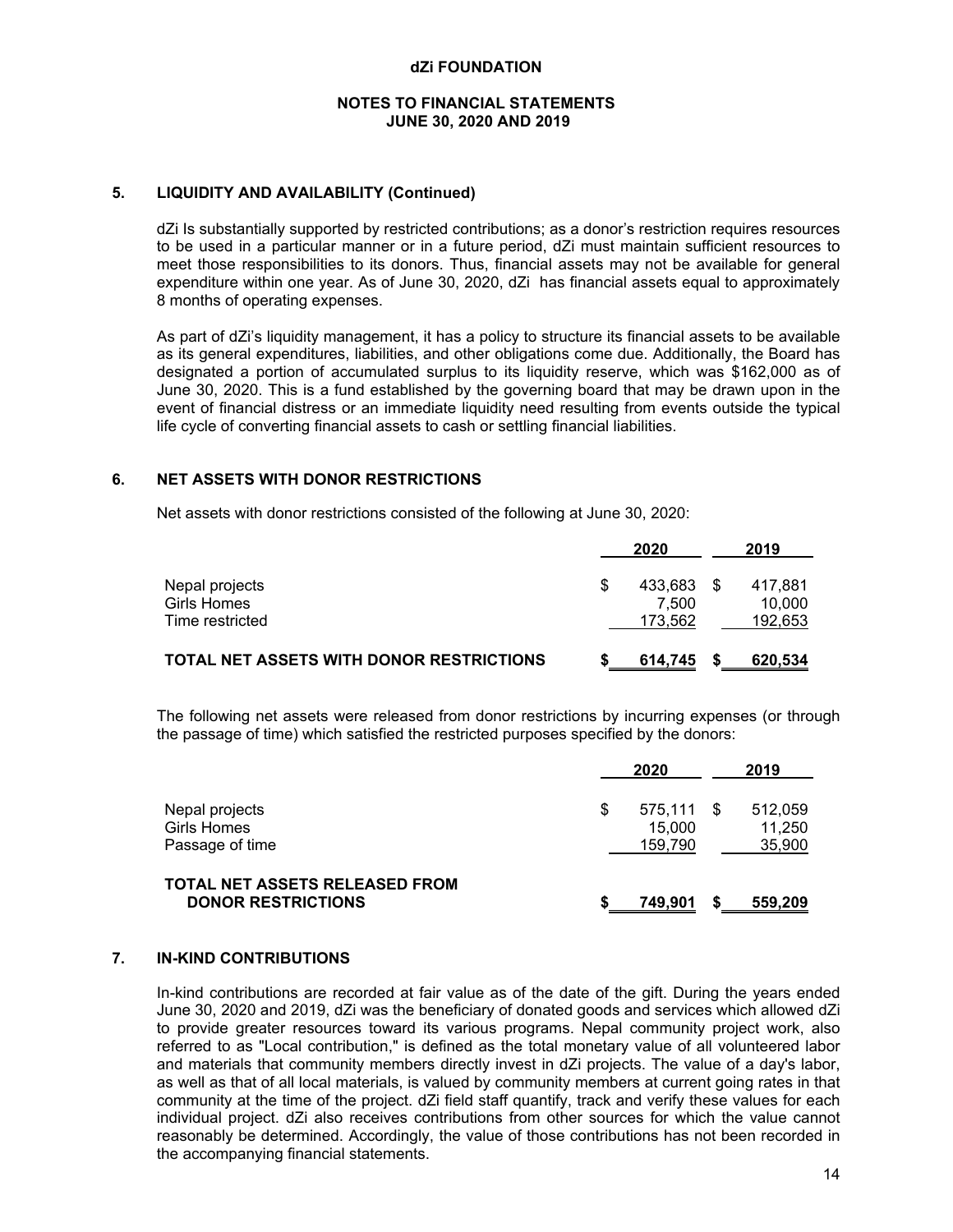#### **NOTES TO FINANCIAL STATEMENTS JUNE 30, 2020 AND 2019**

#### **7. IN-KIND CONTRIBUTIONS (Continued)**

The following donations have been included in contributions revenue and expense during the years ended June 30, 2020 and 2019:

|                                       |     | 2020                  | 2019          |
|---------------------------------------|-----|-----------------------|---------------|
| Nepal community project work<br>Other | SS. | 97.611 \$<br>-        | 82.884<br>600 |
| TOTAL IN-KIND CONTRIBUTIONS           |     | <u>97,611</u> \$____8 | 83,484        |

#### **8. RETIREMENT PLANS**

dZi contributes up to 3% of each employee's gross pay as a match to employee contributions in dZi's established IRA fund or a qualifying fund of their choosing. This policy applies to all U.S. based, salaried employees who meet the IRS minimum compensation requirements. The continuation of this benefit is reviewed annually at the calendar year-end Board meeting, generally held in December. The Board's intent is for this policy to be in force indefinitely. However, the Board maintains the discretion to modify it (including eliminating it) at any time if and when deemed necessary.

Employees who are classified as full time, permanent Nepal employees are covered by a government-sponsored retirement plan. Mandatory employee contributions are automatically deducted at the rate of 10% of their salary and placed into a trust established by the Nepal government. The government requires dZi to match the employees' contribution and place them in the aforementioned trust. Contributions to the Plan during the years ended June 30, 2020 and 2019 totaled \$13,867 and \$12,811, respectively.

#### **9. LEASE COMMITMENTS**

dZi rents its principal office space in Ridgway, Colorado under an operating lease agreement which is currently set to expire on April 30, 2024. Base rent is currently set at \$973 per month, with 6% annual increases. Also, dZi leases office space in Nepal under a lease currently requiring a monthly payment of NR 90,000 (approximately \$826), with 5% annual increases through the lease expiration date of December 31, 2023.

Following is a schedule of future minimum lease payments required under the operating lease agreements:

| Year Ending June 30, |  |
|----------------------|--|
| 2021                 |  |
| 2022                 |  |
| 2023                 |  |

| 2021<br>2022<br>2023<br>2024 | \$<br>24,046<br>23,703<br>25,013<br>17,614 |
|------------------------------|--------------------------------------------|
|                              | 90,376                                     |

Occupancy expense (for all office spaces) during the years ended June 30, 2020 and 2019 totaled \$23,875 and \$21,256, respectively.